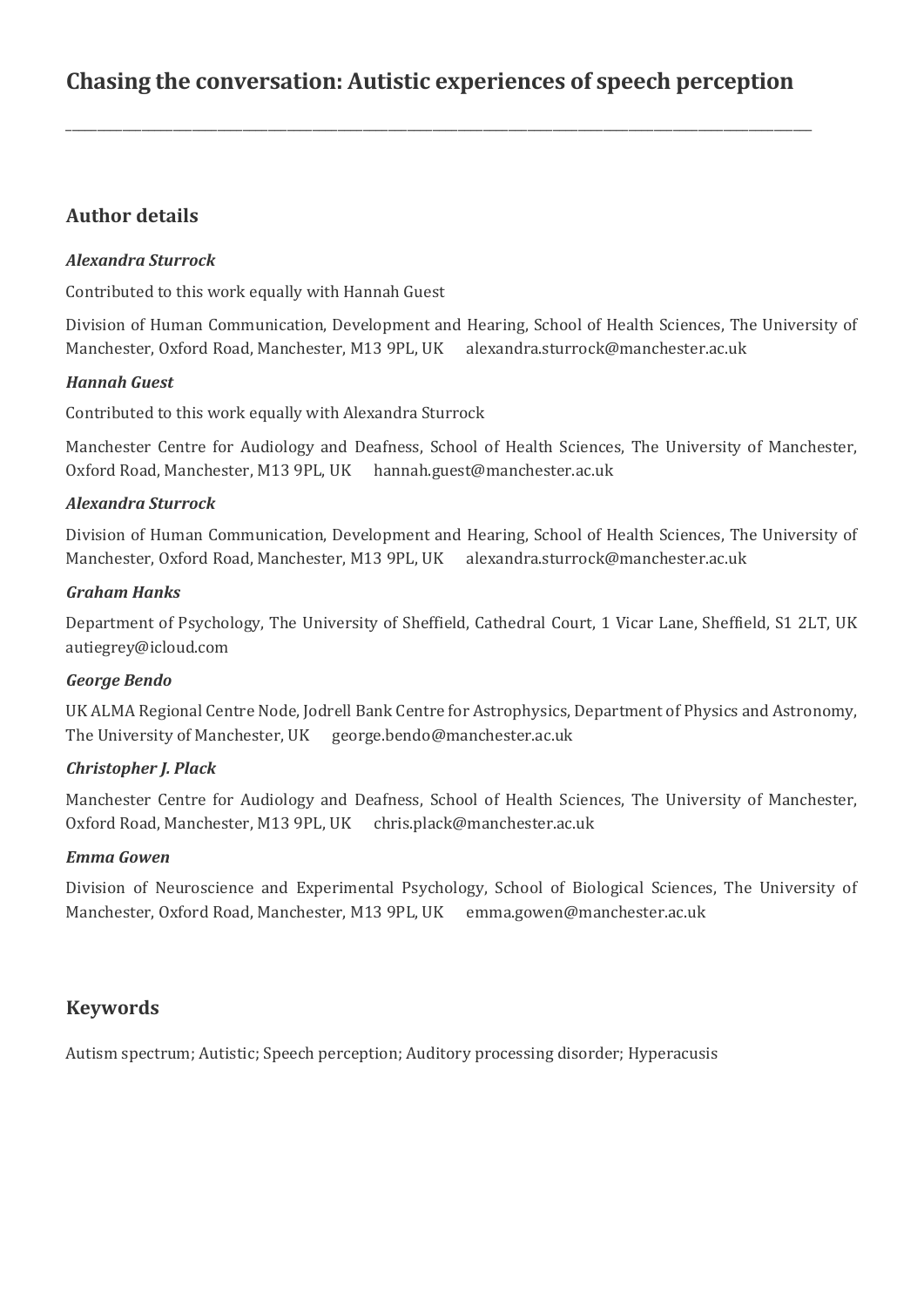# **Abstract**

### *Background and aims*

Humans communicate primarily through spoken language and speech perception is a core function of the human auditory system. Among the autistic community, atypical sensory reactivity and social communication difficulties are pervasive, yet the research literature lacks in-depth self-report data on speech perception in this population. The present study aimed to elicit detailed first-person accounts of autistic individuals' abilities and difficulties perceiving the spoken word.

#### *Methods*

Semi-structured interviews were conducted with nine autistic adults. The interview schedule addressed interviewees' experiences of speech perception, factors influencing those experiences, and responses to those experiences. Resulting interview transcripts underwent thematic analysis. The six-person study team included two autistic researchers, to reduce risk of neurotypical "overshadowing" of autistic voices.

### *Results*

Most interviewees reported pronounced difficulties perceiving speech in the presence of competing sounds. They emphasised that such listening difficulties are distinct from social difficulties, though the two can add and interact. Difficulties were of several varieties, ranging from powerful auditory distraction to drowning out of voices by continuous sounds. Contributing factors encompassed not only features of the soundscape but also non-acoustic factors such as multisensory processing and social cognition. Participants also identified compounding factors, such as lack of understanding of listening difficulties. Impacts were diverse and sometimes disabling, affecting socialising, emotions, fatigue, career, and self-image. A wide array of coping mechanisms was described.

#### *Conclusions*

The first in-depth qualitative investigation of autistic speech-perception experiences has revealed diverse and widespread listening difficulties. These can combine with other internal, interpersonal, and societal factors to induce profound impacts. Lack of understanding of such listening difficulties – by the self, by communication partners, by institutions, and especially by clinicians – appears to be a crucial exacerbating factor. Many autistic adults have developed coping strategies to lessen speech-perception difficulties or mitigate their effects, and these are generally self-taught due to lack of clinical support.

#### *Implications*

There is a need for carefully designed, adequately powered confirmatory research to verify, quantify, and disentangle the various forms of listening difficulty, preferably using large samples to explore heterogeneity. More immediate benefit might be obtained through development of self-help and clinical guidance materials, and by raising awareness of autistic listening experiences and needs, among the autistic community, communication partners, institutions, and clinicians.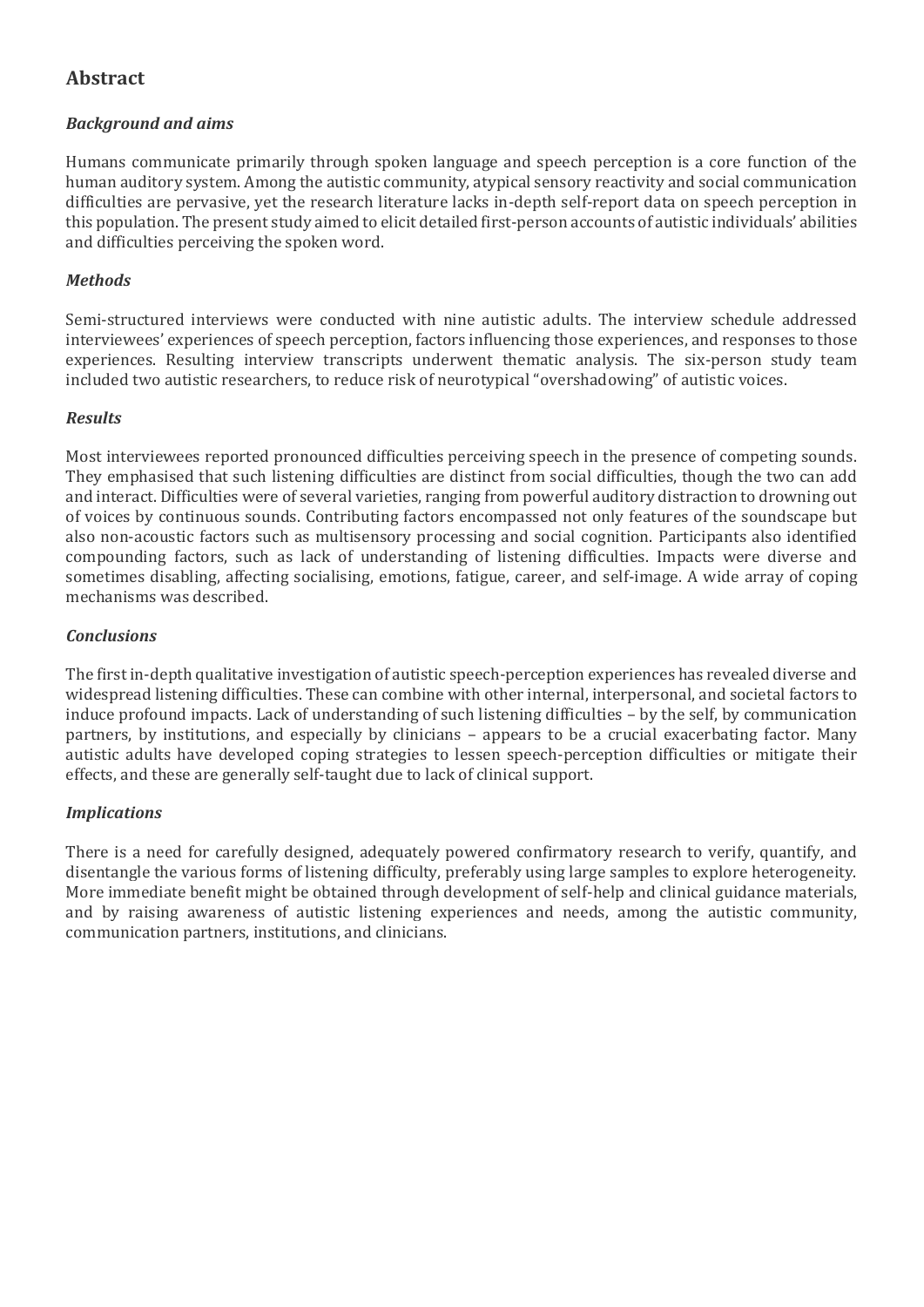# **Introduction**

The autistic population is a sizeable minority; recent evidence suggests that 2.2% of adults are autistic (Dietz et al., 2020). Improved understanding of the traits and needs of this community is essential, so that its members can participate fully in society. In July 2019, an Expert by Experience Advisory Group convened by Autism@Manchester set out to identify autism research priorities. Two of its members – authors GB and GH – independently proposed speech perception in real-world listening environments. Figure 1 presents an illustration created by GH to convey the challenges posed by some common social listening environments, a phenomenon he dubbed "The Café Effect".



*Figure 1: An illustration by GH of the challenges posed to some autistic listeners by common social listening environments, which he dubbed "The Café Effect". A. The person in blue is autistic, the person in green neurotypical. The pair attempt conversation in the presence of background noise which is not loud but is composed of multiple voices. B. When blue speaks, green has some awareness of the background voices, but is not troubled by them. C. When green speaks, blue experiences significant interference from the background voices. D. The resulting jumble of sounds make comprehension challenging.*

Contemporary diagnostic criteria recognise atypical sensory reactivity as a core autistic trait (American Psychiatric Association, 2013), and personal reports have long indicated that speech perception may diverge from that of the neurotypical population (Grandin, 1992). However, the existence and nature of speechperception anomalies remain unclear; researchers seeking experimental evidence have used manifold approaches and measures, often in very small samples, yielding inconsistent results. Speech-perception tasks used in children have tended to rely upon single-word or single-syllable stimuli, while those in adults have used sentences. The background sounds used in which the speech is embedded have ranged from simple white noise to speech "babble". With a couple of exceptions (Foxe at al., 2015; Stevenson et al., 2018), most studies have been underpowered, and most reported effects would not survive correction for multiple comparisons. At our most optimistic, we might take the assembled results to indicate inconsistent evidence for wordperception-in-noise deficits in autistic children (Foxe et al., 2015; Groen et al., 2009; Irwin et al., 2011; Stevenson et al., 2018) and uncertain trends towards sentence-perception-in-noise deficits in autistic adults and adolescents (Alcantara et al., 2004; Dunlop et al., 2016; Schelinski et al., 2014; Schelinski & Kriegstein, 2019). For example, if we consider the auditory data in the two largest of these studies, autistic participants exhibited small deficits for word recognition in noise that would not survive correction for multiple comparisons in most age-groups (Foxe et al., 2015) and no deficits for word recognition in babble (Stevenson et al., 2018).

What is largely absent from the research literature is a more fundamental approach: asking autistic people to describe in detail their speech-perception experiences. First-hand qualitative data on sensory experiences do exist (Ashburner et al., 2013; Jones et al., 2003; Kirby et al., 2015; Robertson & Simmons, 2015; Robertson & Simmons, 2018), but none focus on audition specifically, meaning that deep data are lacking. We argue that such self-report data are essential, for several reasons. First, researching autistic speech perception without ever asking autistic people what they perceive is an odd thing to do. It is also arguably disempowering; many members of the autistic community are capable of reporting and reflecting upon their auditory experiences with great clarity, offering an experiential perspective devoid of neurotypical misinterpretation. Access to such data would likely increase the efficiency and validity of quantitative research, guiding auditory scientists' selection of hypotheses and methods and targeting community priorities. Current lack of data on the impact of speech-perception difficulties also denies society an understanding of the importance of these issues and of what resources should be devoted to them. Finally, autistic insight on difficult speech-perception experiences might yield immediate benefit, by informing both the autistic community and neurotypical allies on strategies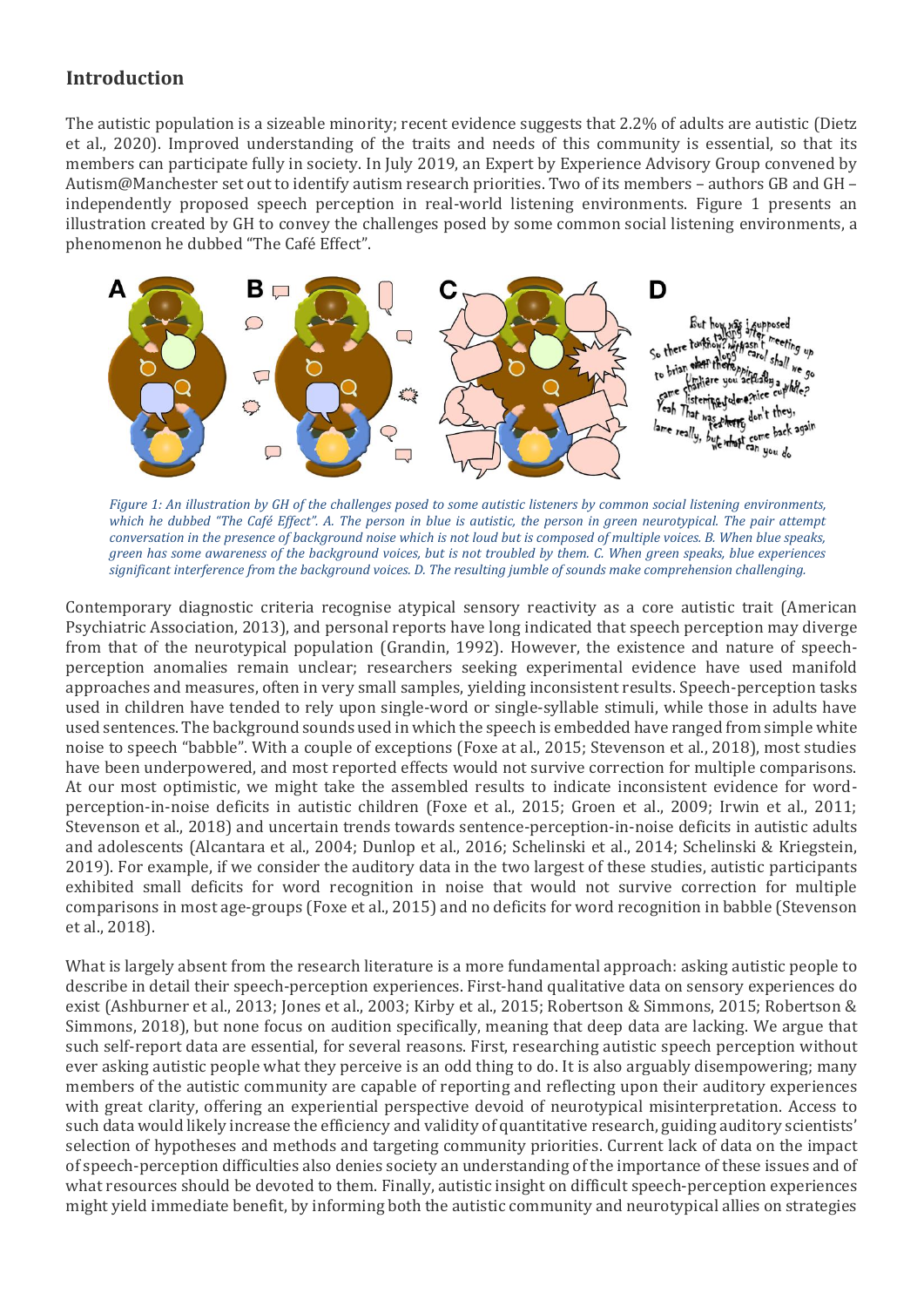and measures (by the individual, by communication partners, and by institutions) that might reduce negative impact on autistic individuals.

The aims of the present study were to:

- Explore the nature of speech-perception abilities and difficulties in a small sample of autistic adults
- Explore the impacts of and responses to speech-perception anomalies in a small sample of autistic adults
- Achieve the above via genuine collaboration with autistic researchers

A semi-structured interview approach was selected, with resulting transcripts interrogated via thematic analysis. Autistic members of the project team were integral in developing the interview materials, analysing the data, and preparing the present report, including all figures.

# **Material and methods**

#### *Participants*

Nine autistic adults took part, aged 19 to 38 years (median = 28), four of whom identified as male and five as female. Participants were British ( $n = 5$ ) or North American ( $n = 4$ ) and native speakers of English. All were recruited via digital postings on social networks and internet message boards. Participants were given the option to self-identify as "diagnosed as autistic" or "seeking a diagnosis"; all nine were "diagnosed as autistic" and no proof of diagnosis or further information on diagnostic methods were sought. None had ever been diagnosed with hearing loss. Data on race and socio-economic status were not sought. No formal constraint was placed on cognitive abilities, nor were they measured, but due to the study's procedures for recruitment and data collection, it is likely that self-selection biased the sample to individuals without intellectual disability.

#### *Interview schedule*

A qualitative interview schedule (see SM1) was developed by an autism researcher (AS), an auditory researcher (HG), and an autistic researcher (GH). The schedule aimed to explore participants' views and experiences on (a) speech-perception abilities/difficulties and (b) responses to any speech-perception difficulties. (Feedback on hearing research was also sought by the interviewer at the close of the interview but was not included in the thematic analysis.) Each area was addressed via three-four open-ended questions. Each area also contained the option for six-eight follow-up prompts, each aiming to elicit a response on a specific sub-topic if such a response was not provided unprompted by the participant. To reduce the influence of researcher bias, care was taken to phrase initial questions neutrally ("How easy or difficult do you find…") and follow-up questions on speech-perception difficulties were not posed unless the interviewee had mentioned experiencing such difficulties.

Note that the phrase "speech perception" was considered excessively technical and was not used during interviews. Instead, the interviewer explained at the outset that she wished to learn about the interviewee's "experiences of **hearing speech** (i.e., hearing what people are saying)" and subsequently reinforced the notion that *speech* hearing was the focus of the interview (see SM1). Throughout the interview, the colloquial terms "hearing" and "listening" were used, the latter denoting only those experiences involving *deliberate attention* to speech, the former defined more broadly, as passive or active perception of speech stimuli. For the sake of simplicity and brevity, the remainder of this paper will also use these terms, as defined here.

#### *Interview procedure*

Each participant attended a single interview session lasting <1 hour. All but one of the interviews were conducted via video link, with the remaining interview conducted in person on the University of Manchester campus. Five participants were interviewed by HG and four by AS. To minimize stress caused to participants, those interviewed via video link were given the choice as to whether to be viewed by the interviewer or to communicate solely via the audio channel. In practice, all chose to appear via video; the interviewer always appeared via video. Recordings of the interviews used for analysis were audio only. All procedures were approved by the Proportionate Research Ethics Committee at the University of Manchester.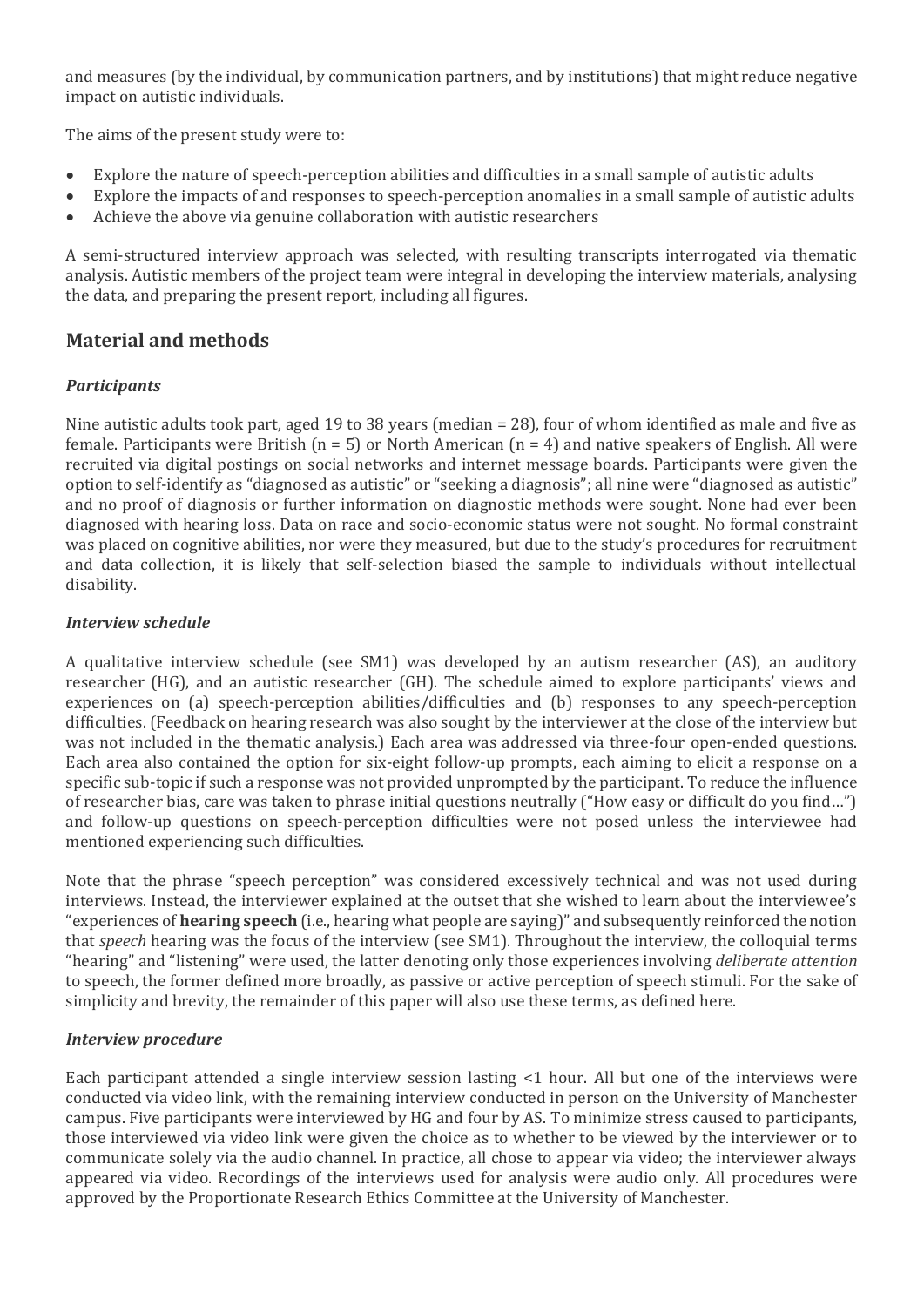#### *Data analysis*

#### *Analytical approach*

The core analysis team comprised autism researcher AS, auditory researcher HG, and autistic researcher GH, each having equal responsibility for analysis. Interviews were transcribed verbatim, then coded into emergent themes via thematic analysis (Braun and Clarke, 2006). The team met via video link to discuss transcripts and themes on four occasions. Prior to each meeting, the members independently analysed one or more transcripts, producing notes that were subsequently shared with the team and formed the basis for group discussion. At each meeting, the notes of GH were given priority, to reduce the risk of neurotypical overshadowing of autistic voices (Milton, 2012). Consensus on emerging themes was sought on a point-bypoint basis (Barker and Pistrang, 2005). During each meeting, the team drafted a document detailing their analysis decisions, which was distributed immediately after the meeting so that team members might review the emerging codes and themes for errors or misrepresentations. For transparency, evidence of any resulting alterations was retained in email trails and attached documents, as were all researchers' independently created notes.

#### *Theme generation, review, definition, and refinement*

In the first round of analysis, all three team members considered the same single transcript (independent familiarisation and coding, followed by discussion and consensus-finding). This transcript yielded a rich array of 27 tentative subthemes, loosely grouped into three areas: speech-hearing anomalies and contributing factors, impacts of these anomalies, and coping mechanisms. Definition of main themes was deliberately and explicitly deferred to Meeting 2.

The second round of analysis incorporated three further transcripts, each considered by all three researchers, and yielded six main themes. In the third round, three further transcripts were considered, one by each researcher. Care was taken at the analysis meeting to allow sufficient discussion of all three. The fourth round of analysis comprised consideration of both remaining transcripts by all three researchers. At this late stage, data appeared largely saturated and modifications to the theme list were overwhelmingly organisational.

Final checking and minor reorganisation of the theme list was conducted via email. As part of this process, the team validated a subset of themes (the sub-themes within Main Theme 1) by reviewing all transcripts (one researcher per transcript) to determine code frequencies. This frequency check was found to validate the existing theme structure; each subtheme was raised by 3-7 (median = 6) interviewees. As an additional validation measure, the resulting final theme list and associated quotes were reviewed by autistic researcher GB and auditory scientist CP. These researchers judged the themes to be coherent, rich, and representative, but identified issues that our team has subsequently addressed: ambiguous language, quotes that lacked

specificity when presented without context, and statements that needed to be softened or qualified.

# **Results**

Interviews elicited rich and detailed accounts, with wide-ranging clinical and research implications. Six themes emerged, encompassing 28 subthemes, each with one or more tertiary themes. (Table 1 lists main themes and subthemes; Figure 2 schematises relations between themes; SM2 provides an expanded table including all 78 tertiary themes.) Because of the density of the data, detailed consideration of all tertiary themes in the main text is not feasible. Hence, we provide relatively simple descriptions of speech-perception anomalies, contributing factors, and compounding factors (Themes 1-4), followed by richer characterisations of impact and coping mechanisms (Themes 5 and 6).



*Figure 2: Theme relations*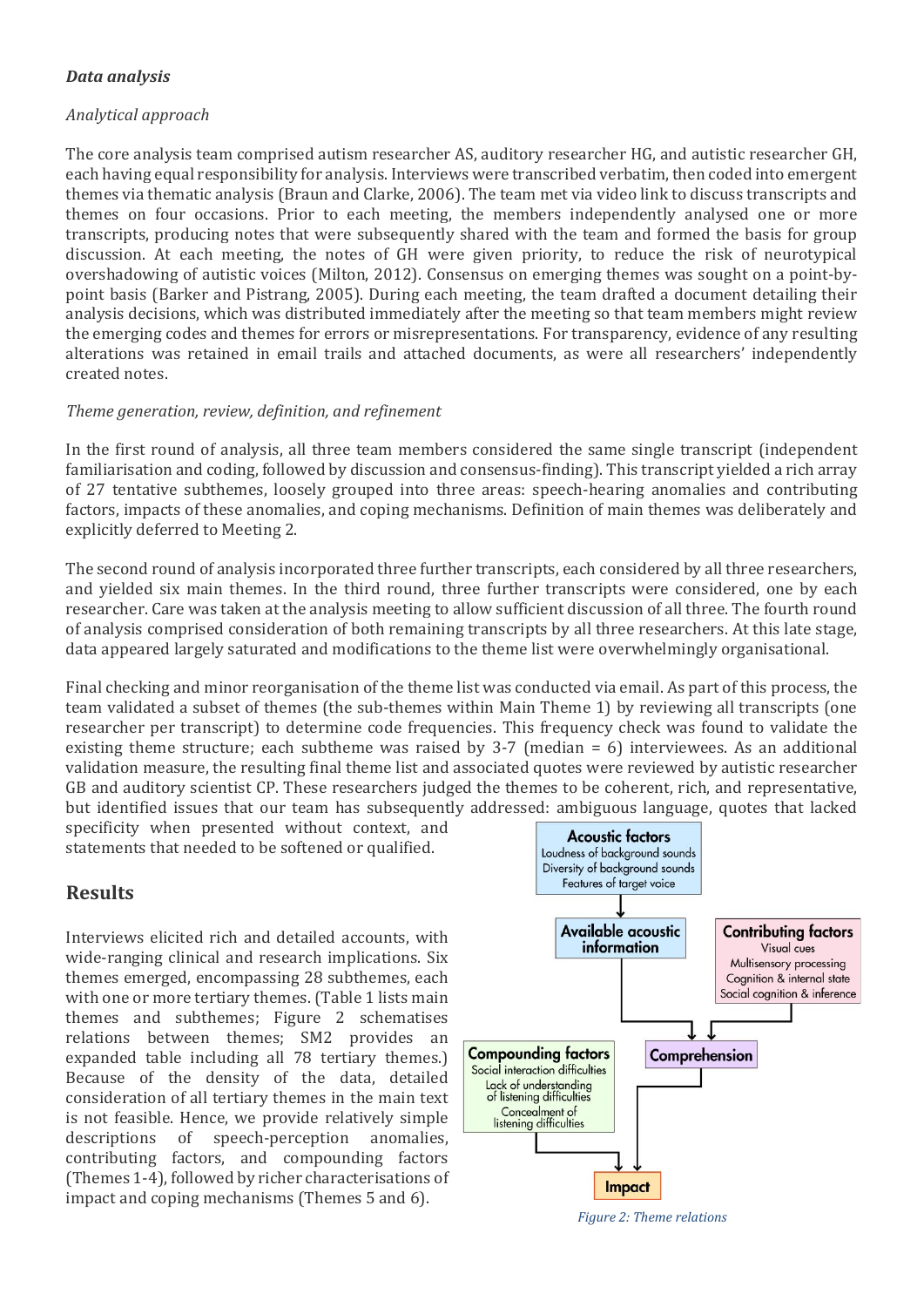| <b>Main themes and subthemes</b>                                                                                                                                                                                                                                                             |                                                                                                                                                                                           |
|----------------------------------------------------------------------------------------------------------------------------------------------------------------------------------------------------------------------------------------------------------------------------------------------|-------------------------------------------------------------------------------------------------------------------------------------------------------------------------------------------|
| 1. Speech-perception anomalies                                                                                                                                                                                                                                                               | 2. Contributing factors (acoustic)                                                                                                                                                        |
| 1.1 Focusing on a voice amid background sounds<br>1.2 Distinguishing a voice from background sounds<br>1.3 Drowning out of a voice by background sounds<br>1.4 Orienting to a voice amid background sounds<br>1.5 Loudness discomfort and auditory overload<br>1.6 Acute hearing sensitivity | 2.1 Loudness of background sounds<br>2.2 Diversity of background sounds<br>2.3 Features of target voice                                                                                   |
| 3. Contributing factors (non-acoustic)                                                                                                                                                                                                                                                       | 4. Compounding factors                                                                                                                                                                    |
| 3.1 Visual cues<br>3.2 Multi-sensory processing<br>3.3 Cognition and internal state<br>3.4 Social cognition and inference to support meaning                                                                                                                                                 | 4.1 Social interaction difficulties<br>4.2 Lack of understanding of listening difficulties<br>4.3 Concealment of listening difficulties                                                   |
| 5. Impact                                                                                                                                                                                                                                                                                    | 6. Coping mechanisms                                                                                                                                                                      |
| 5.1 Social participation<br>5.2 Listening effort and listening-related fatigue<br>5.3 Emotion<br>5.4 Self perception<br>5.5 (Perceived) impression made on others<br>5.6 Practical costs                                                                                                     | 6.1 Self awareness & self advocacy<br>6.2 Developing auditory skills<br>6.3 Communication tactics<br>6.4 Managing the listening environment<br>6.5 Technology<br>6.6 Withdrawal/avoidance |

## *Theme 1: Speech-perception anomalies*

This theme draws together aspects of speech perception that participants identify as particularly challenging, particularly easy, or otherwise distinguishing their experiences from those of the neurotypical population. A wide array of phenomena are reported, with significant heterogeneity evident both between and within

participants, yielding sufficient evidence to support six subthemes. Some subthemes appear entirely distinct from one another (e.g. 1.1 "*Focusing…*" and 1.3 "*Drowning out…*"); others possess greater scope for overlap, and the descriptive challenges inherent in differentiating subtle auditory experiences mean that participants' descriptions have not all been unambiguously categorized.

The first four subthemes concern difficulties in perceiving "target" speech (speech to which an individual wishes to listen) when other sound sources are present. A strongly supported subtheme is 1.1: *Focusing on a voice amid background sounds.* Participants describe situations in which target and background sounds are perceptually distinct, but in which it is difficult or impossible to maintain auditory attention on the target voice. Distractor sounds are most often other voices, but can also be non-speech sounds (especially highpitched or unpredictable sounds), and needn't be loud or numerous to grab the listener's involuntary attention:

*"it doesn't matter how loud that noise is, it will take me out of the conversation completely"*

By contrast, 1.2 *(Distinguishing a voice from background sounds)* involves difficulties "picking out" a voice from a jumble of background voices or, less commonly, from non-speech backgrounds. Subtheme 1.3 (*Drowning out of a voice by background sounds)* refers to listening situations where distinguishing and focusing on a target voice are untenable, because the target speech is obscured by continuous background noise - usually loud and often low-pitched:

*"I don't really go to the movie theatre, because a lot of the time I don't understand what's going on (…) A lot of times the bass overtakes the rest of it, and you just hear this {makes rumbly noise}"*

Occasionally, this drowning-out effect can be used beneficially, to mask aversive sounds:

"*During the day [the loud fan is] handy because my neighbours have kids and they're loud, but it'll drown them out."*

Subtheme 1.4 *(Orienting to a voice amid background sounds)* refers to problems determining who is talking (especially in environments with many talkers) and directing attention to that voice. Some individuals note an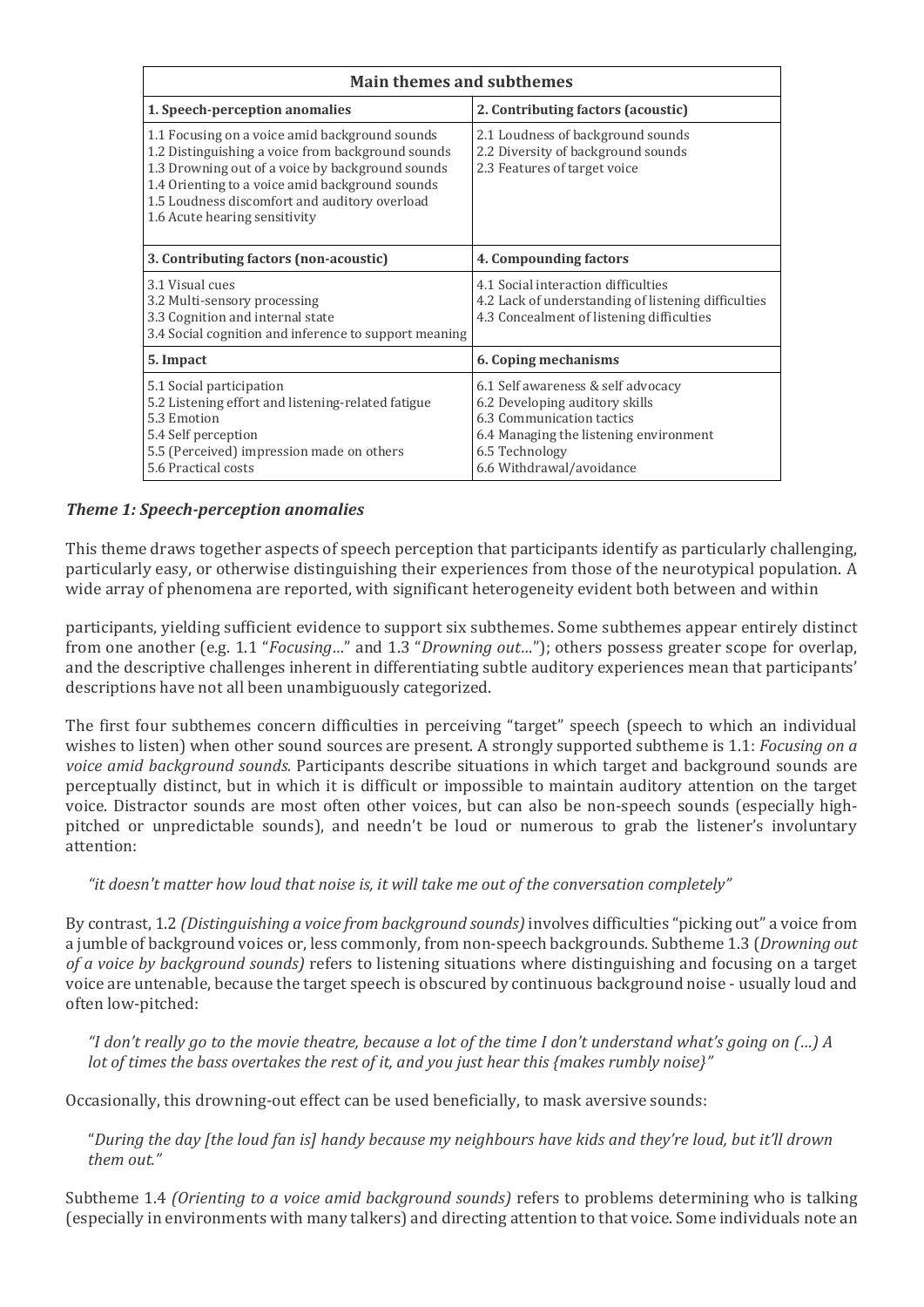association between this phenomenon and disruption of visual cues (see also 3.1). In addition to potentially disordered speech perception, many participants report issues of *Loudness discomfort and auditory overload* (Subtheme 1.5). Of course, it is possible that some autistic individuals are discomfited by other aspects of noisy environments (e.g., crowds), which might plausibly be mistaken for loudness discomfort. However, some interviewees are explicit that this is an auditory phenomenon:

### *"I'm not afraid of the crowd, I'm afraid of the noises of the crowd."*

These experiences are reported as distressing in their own right but also as impacting listening ability indirectly via effects on emotional state. Distinct from this hypersensitivity to *loud* sounds, some participants report the ability to perceive very *faint* sounds, imperceptible to those around them (Subtheme 1.6: *Acute hearing sensitivity*). This can be beneficial, but can also lead to distraction or irritation.

# *Theme 2: Contributing factors (acoustic)*

Participants identify a wide array of factors contributing to difficulty or ease of listening; those that impact the listener via *effects on sound* are drawn together in Theme 2. Unsurprisingly, many participants note that *Loudness* (Subtheme 2.1) is detrimental to their speech perception. Louder environments tend to cause problems with distinguishing, drowning out, and loudness discomfort, but problems with *focusing* on a target voice are less loudness-dependent. *Diversity of background sounds* (Subtheme 2.2) is also thought to play a strong role; the vast majority of participants indicate that the greater the variety of sound sources, the greater the challenge in distinguishing a target voice. Even in some ostensibly *single-source* listening environments, room size and reverberation can create sufficient acoustic complexity to be challenging. Number of concurrent talkers appears more multifaceted in its effects. Some participants find that the more conversations occurring in the listening environment, the greater the difficulty. Others note that even a single competing voice is problematic. One participant finds a single competing conversation most troubling of all, due to powerful auditory distraction:

*"if there's only two other people in the restaurant, I'm going to have a hard time not listening to what they're saying. I'm like, 'What you got going on? I'm not eavesdropping. What did you say?!' (…) When there's enough people around it all just blends, but if it's just a couple of people, it gets awkward."*

However, one point of universal agreement is strong preference for single-talker, one-to-one communication:

*"Even a group of just two people is so much more difficult than just one. It's strange, because I really… I like having all of my friends there, but I don't like having… even three-person conversations, I find it much more difficult."*

Also important are *Features of the target voice* (Subtheme 2.3): clarity, speed, accent, and vocal pitch.

### *Theme 3: Contributing factors (non-acoustic)*

The third theme draws together elements of the listening experience that impact speech perception, but not via effects on sound. *Visual cues* (Subtheme 3.1) are considered valuable, though not always sufficient to ensure comprehension in crowded environments. These cues are thought especially important for orienting to a new talker, though also for ongoing comprehension:

*"if someone's trying to start talking to me from behind, if I can't see them start the conversation, I will not pick up that they're talking to me at all."*

Given some participants' difficulty with eye contact, other visual cues – such as lip movements - may be of greater benefit:

*"I do have trouble with eye contact and things, but that's not from my hearing, it's just that it makes me uncomfortable (…) but looking at their mouth I kind of focus and concentrate on that."*

The majority of participants report effects of *Multi-sensory processing* (Subtheme 3.2) on speech perception (beyond the helpful visual cues noted above). Distraction by other sensory inputs (smell, heat, vision, pain) is common: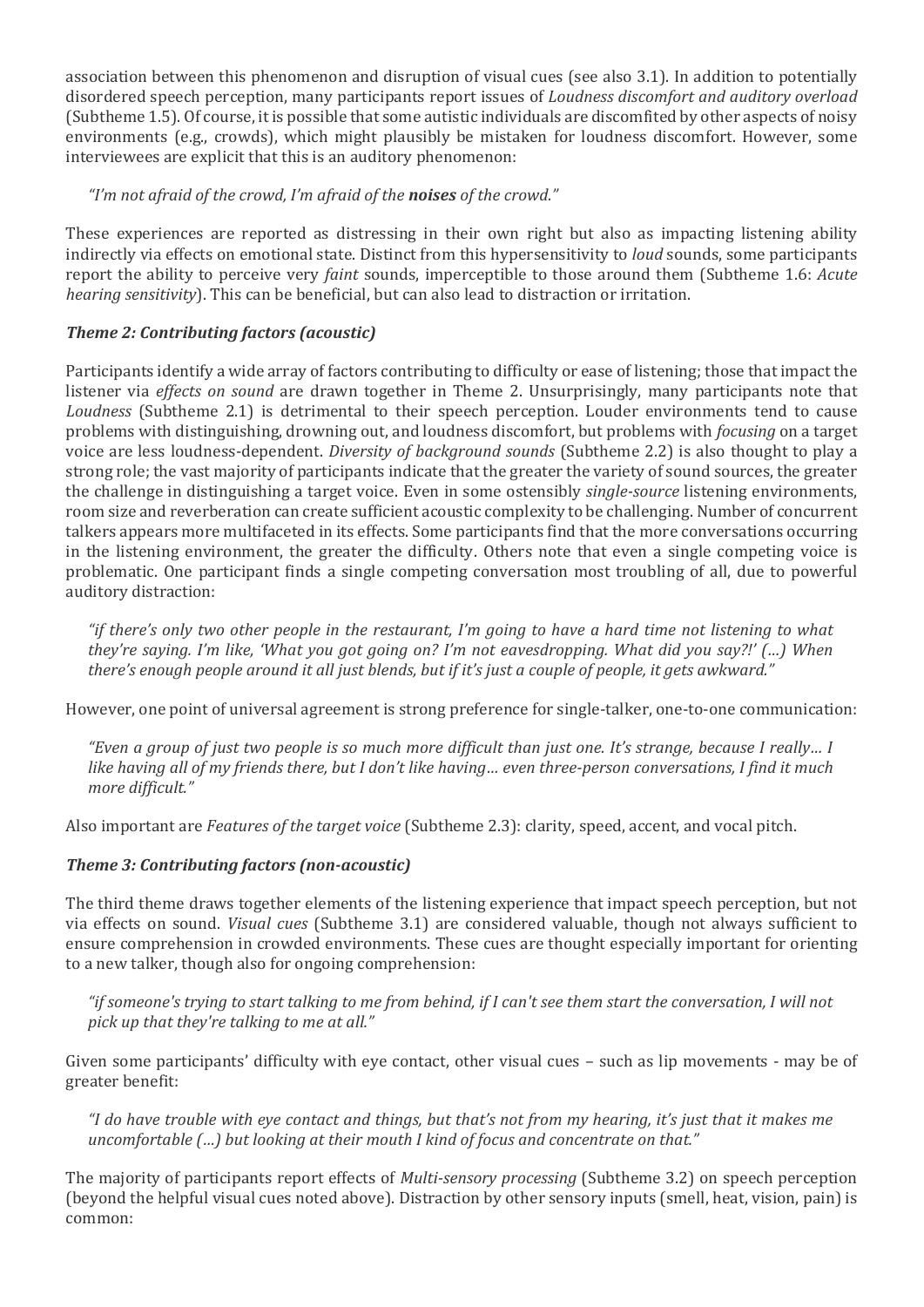*"I was trying to listen to what the speaker was saying and someone near me, I don't know, who had this really strong like perfume or something (…) it was so distracting."*

However, stimulation of other senses in preferred ways can sometimes enhance listening ability:

*"When I'm listening to something, I want to be like messing around with something in my hand, I want to have something to look at."*

The factors affecting listening ability need not be external; effects of *Cognition and internal state* (Subtheme 3.3) are also commonly described. Some participants report distraction by thoughts and emotions. Motivation, fatigue, and attention levels seem also to influence speech comprehension. Finally, when coping in adverse listening environments, some participants report using *Social cognition and inference to support meaning* (Subtheme 3.4). This is more evident in female self-report, though the small sample size prevents firm conclusions as to whether this represents a genuine area of male-female difference:

*"I'm looking at other people's reactions, and try to pick out whatever words that I do hear and try to kind of infer what's being said or what's going on (…) so sometimes I'm a little late with my reaction 'cos I'm not getting it right away."*

#### *Theme 4: Compounding factors*

Whereas the factors above affect an individual's ability to understand what is being said, the factors grouped under Theme 4 do not. Instead, they modulate the *impact* of listening difficulties on the person's experience and functioning. Co-existing *Social interaction difficulties* (Subtheme 4.1) are described as greatly exacerbating the effects of difficult listening on the individual (and vice versa). Participants emphasise that listening difficulties are distinct from social difficulties in autistic people, but describe the two phenomena as having cumulative and interacting effects. *Lack of understanding of listening difficulties* (Subtheme 4.2) appears to be another crucial compounding factor:

*"It's a thing where if you're in a big, crowded environment and you're asking people, "Can we keep it down a little bit?" And everyone else is going, "Well it's just as hard for us" (…) but I don't think it affects them in the same way that it affects me! I think to them it's probably just an annoyance, whereas to me, it's affecting my entire evening."*

Some participants note that this lack of understanding can be especially challenging when dealing with authority figures in education or employment. Lack of *self*-understanding of listening difficulties is an additional problem that several participants identify as having affected them in earlier life. They describe having felt perplexed and disheartened, especially after seeking clarity and support from clinical services, only to be discharged when standard audiological tests produce "normal" results, without further investigations or advice. It is clear that lack of *clinical* understanding of listening difficulties is pivotal:

*"you're told again and again, "No, no there's nothing wrong", and you're trying to work out, 'Then why can't I hear someone? Why can't I have a normal conversation?'"*

Perhaps related to this lack of understanding is Subtheme 4.3: *Concealment of listening difficulties.* Whilst occasional guessing and pretending in a difficult listening environment may be adaptive, some participants report excessive concealment, sometimes backfiring via missed information, feelings of isolation, and anxiety around getting "caught out".

#### *Theme 5: Impact*

This substantial theme encompasses the many and varied impacts of listening difficulties on our autistic participants. Prominent among them are impacts on *Social participation* (Subtheme 5.1). Listening difficulties are universally described as a barrier to full participation in common social environments, causing many interviewees to limit the duration, frequency, and type of socialising they engage in:

*"There's very large social impacts. Like, I don't go to parties, and that's like a place where a lot of people socialise. And if I were to go to a party, I can't understand people, so I can't effectively socialise, whether I go or not."*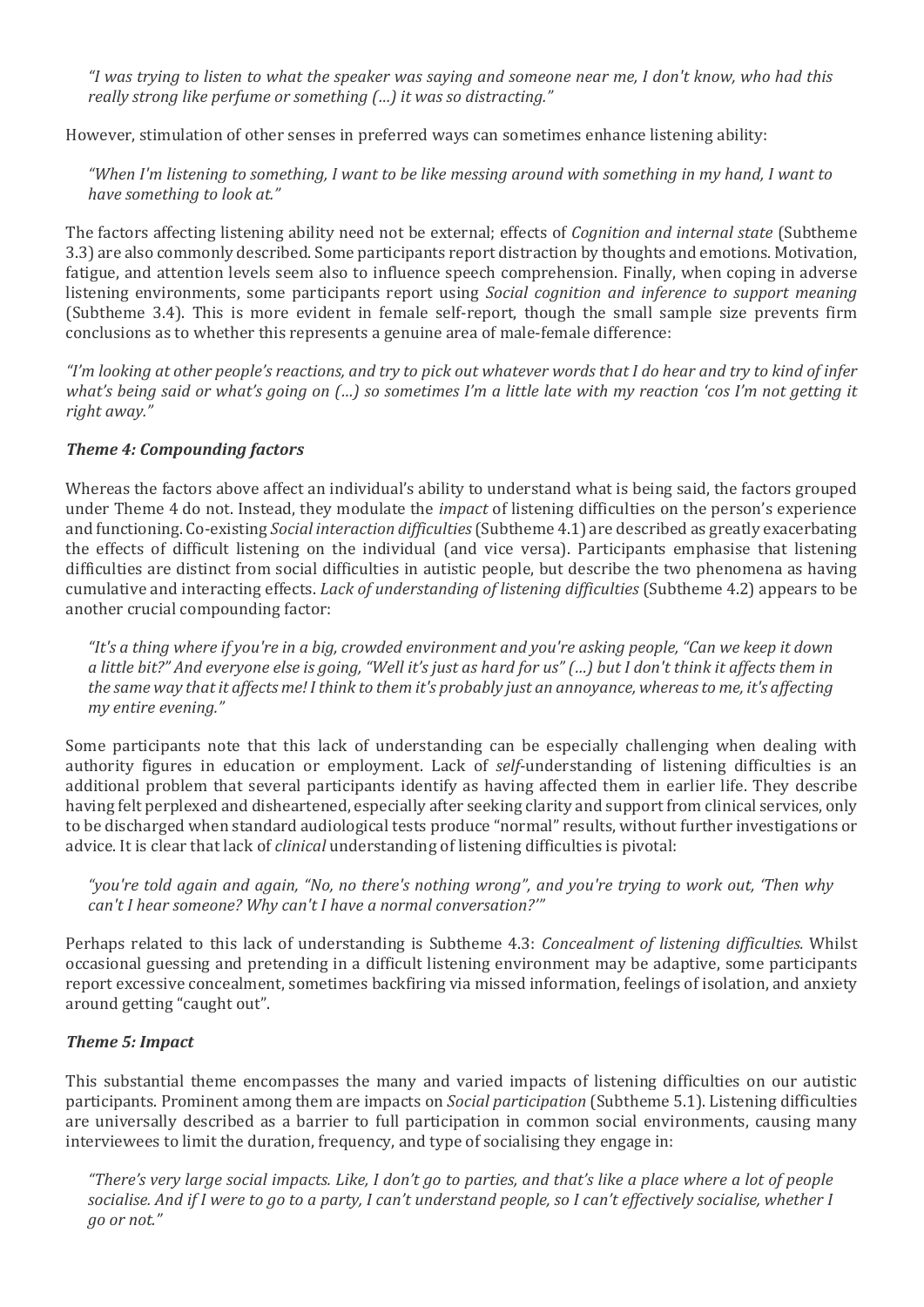This is seen as a barrier to relationship building:

*"I would love to have friends, and be able to just go out and hang out go to a restaurants and sit and have drinks and chat and talk and that kind of social stuff, but I don't get that, and I really avoid that. I think I would like to have that in my life though."*

Another universally reported impact is *Listening effort and listening-related fatigue* (Subtheme 5.1). Listening is reported as being highly effortful at times, draining the listener of the mental resources needed for comprehension, reflection, and retention of spoken information:

*"I do feel I have to put in a lot of effort to hear correctly. You don't have infinite attentional resources so if you're spending time and additional effort trying to understand someone, and trying to scrape out whatever meaning you can from that two or three-second auditory memory, that's time you're not spending trying to understand what they're saying."*

Effortful listening is seen as leading to growing fatigue and limited endurance, and also as diminishing the joy and increasing the cost of social participation:

*"It feels like work - holding a conversation in the pub feels like work. Cause it's too much going on. Not just the actual social element of it, which I often find difficult anyway. But the actual act of listening."*

Two participants also note an "effort-fatigue cycle", whereby prolonged effortful listening induces fatigue, which in turn makes subsequent listening even more challenging (see Figure 3).

The majority of participants also explicitly mention the *Emotional impact* of listening difficulties (Subtheme 5.3). Many report negative emotions experienced in the moment, such as frustration, anxiety, and isolation:

*"It's very stressful because I'm missing out on stuff, and I know people are saying things, and my head starts going 'you're not reacting right' or 'you should have said something' or 'they asked you something and you don't know what they're saying'"*

Emotional responses can be viscerally intense, associated with distress, pain, and nausea:

*"[Speaking of struggling to hear and perform well in a noisy call centre] I found I was terrified of going to work. I'd be almost vomiting in the street, walking to work like 'OK, I just can't do this, I have to stop this.'"*

Even when not immediately adjacent to a difficult listening experience, people can experience persistent effects on emotions and well-being, such as dread, loneliness, and resentment. Given the above, it's perhaps unsurprising that most participants report negative effects on *Self perception* (Subtheme 5.4). Impacts on selfefficacy and self-esteem and feelings of resignation and self-blame are described:

*"I've like described feeling broken in relation to these things."*

A closely related issue mentioned in most interviews is *Perceived impression made on others* (Subtheme 5.5). Almost all participants worry that listening difficulties cause their behaviour and character to be misunderstood by those around them. They suspect that difficulty hearing could be mistaken for stupidity, especially in work environments, or for apathy:

*"there's probably been times at parties with people think I'm ignoring them, or they've introduced themselves, and I've not even noticed them introducing themselves and come across as proper rude."*

A final set of impacts concern *Practical costs* of listening difficulties (Subtheme 5.6). These include time (e.g., restriction to one-on-one meetings with friends rather than group socialising), money (e.g., noise-cancelling headphones), and costs to educational and occupational attainment:



*Figure 3: The effort-fatigue cycle*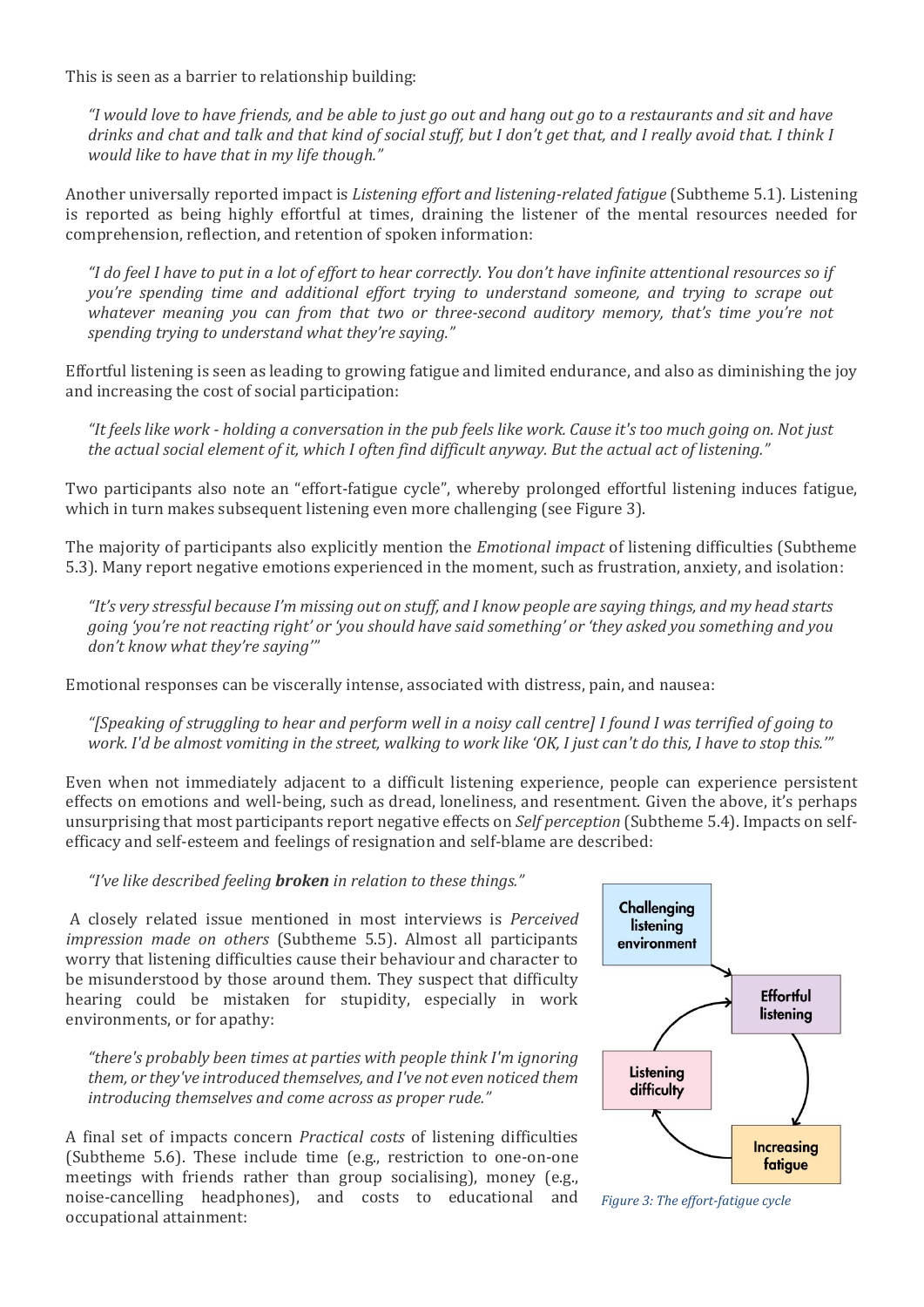*"It definitely hurt me in education. The first time I was in school I went to MIT. I got almost nothing out of lectures, I didn't understand what they were saying and I couldn't effectively take notes. It was all so distressing and I didn't understand why that was, or that that wasn't a universal experience."*

#### *Theme 6: Coping mechanisms*

This final theme draws together behaviours – both deliberate and reflexive – that participants have used to cope with listening difficulties. *Self-awareness and self-advocacy* (Subtheme 6.1) emerges as a highly effective and empowering mindset, often developed in adulthood. The core of this perspective is understanding and accepting one's listening needs:

*"So a lot of it has just been training myself to pay attention, getting over just being shy about it, feeling embarrassed and feeling like there's something wrong with me, really helped a lot."*

Expressing those needs takes various forms, and can be effective with or without disclosure of one's autistic identity:

*"I don't necessarily tell everyone that, 'Oh, and by the way, I have received a diagnosis of autism.' It is something which I treat, for the most part, as not particularly relevant. So, the way I'll usually just explain to people is sort of a white lie, I'll just say, 'My hearing is a little bit off due to my years as a musician. So as a result, I can find it difficult to pick out voices unless I am pretty much right next to someone.'"*

*Developing auditory skills* (Subtheme 6.2) is also reported as valuable by some participants. For some, this process can be supported by positive life challenges:

*"It was really hard when I waited tables. I think that helped me a lot because I have to know what they've just said, you know - I have to know their order."*

This "training" process seems generally to be self-directed, and hence potentially unsystematic and uncertain; several participants suggest that more standardized guidance should be provided by professionals. Most interviewees also highlight the value of *Communication Tactics* (Subtheme 6.3) to aid listening. Central to this approach is the autistic listener asking communication partners to meet her communication needs, e.g., by positioning themselves appropriately, using clear speech, getting her attention before speaking, and clarifying content:

*"Now I know if I say 'say again' or 'sorry?' and they repeat themselves and I still can't understand them, I would be able to recognise to tell them 'speak louder' or 'slow down'"*

For some participants, use of visual communication to supplement or replace oral communication is a constructive approach.

*"I also tend to look at people's mouths and kind of get some information there about what they're saying. I do that a lot when I'm having a hard time"*

Where possible, seeking out skilled communication partners can be helpful. Most participants also benefit from deliberately *Managing the listening environment* (Subtheme 6.4). At its simplest, this can consist of choosing a preferable listening environment (typically quiet and calm, sometimes small and/or familiar):

*"In classes where we have group discussions, I'll typically extract my group from the classroom and won't return."*

There are reported benefits to restricting conversational group size (reflecting Subtheme 2.2), and to requesting reasonable adjustments to aid listening, in both formal (e.g., educational) and informal settings:

*"If we're at parties I am always turning the music down, I'm like, 'I can't hear you, shut this noise up!'"*

Selected *Technology* (Subtheme 6.5) is also frequently reported as beneficial: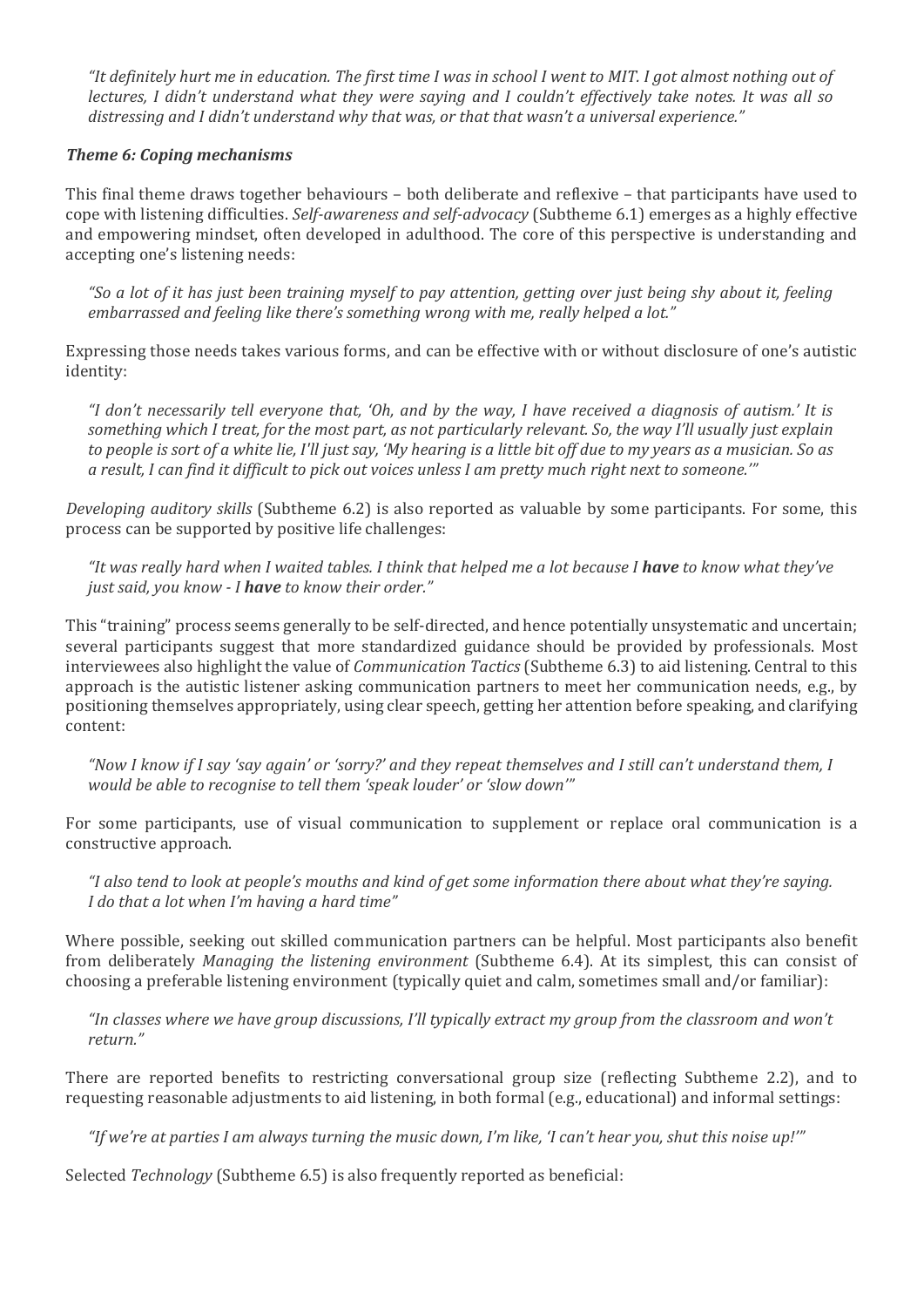*"if we're out at a restaurant typically I'll wear high fidelity earplugs (…) So I can hear him talk to me, but it lessens the background noise."*

*"When I watch tv, I have subtitles on all the time."*

Technological solutions can also be used to avoid excessively difficult listening situations entirely, as is reported in relation to higher education by three participants:

*"I have a masters, I did it online with Penn state. I did it all online, so all I had to do was listen to videos and stuff, so I could do that when it was quiet in my own home."*

A final common coping mechanism is *Withdrawal/avoidance* (Subtheme 6.6). This can be an adaptive and preemptive strategy, limiting time in a challenging listening environment, or building in sensory "down-time" afterwards:

*"we have big family gatherings and everybody's talking and everything and I can only go for so long, and I'm like 'right, we've gotta go', we have to leave. Then afterwards I'm exhausted, and I have to retreat and go to a quiet place and just be for a little while."*

However, reflexive "snapping" or uncontrolled avoidance can also emerge, especially when no other solution is available.

*"not this most recent job I had but the one before that (…) there was no quiet room dedicated. There was an alcove near one of the elevators - it was still loud in there but it was quieter than everywhere else. And I'd go in there and cry sometimes."*

#### **Discussion**

The sensory experiences of autistic people are ostensibly well represented in the qualitative research literature but consideration of the auditory domain has been fairly limited. Resulting data have tended to focus on affective responses to sound (Ashburner et al., 2013; Jones et al., 2003; Kirby et al., 2015; Robertson & Simmons, 2015; Robertson & Simmons, 2018), though Sturrock et al.(2021) uncovered preliminary indicators that subtle listening difficulties could contribute to social, communicative, and emotional difficulties. To the authors' knowledge, no peer-reviewed publication has reported in-depth qualitative data on the speechperception experiences of autistic people. This appears an oversight worth correcting, based on the rich findings of the present study.

Among our autistic participants, presence of self-perceived speech-perception anomalies was universal. Every interviewee reported aspects of speech perception that they felt differed substantially from those around them. These predominantly took the form of perceptual *difficulties* in the presence of competing sounds, although heightened auditory perception for quiet sounds was also reported. Participants were clear that speech-perception difficulties are not just a side effect of social interaction difficulties; the two are distinct, though they can add and interact, with speech-perception difficulties exacerbating social difficulties and vice versa. The data also make clear that the notion of a single form of auditory impairment typifying the autistic population is likely mistaken; reported auditory anomalies were of several contrasting types. Each was well supported by data from multiple participants, though it is important to note that descriptions of experiences or phenomena were occasionally ambiguous, meaning that accurate determination of code frequencies was not feasible. Despite the inherent limitations of self-report data, we argue that the reported phenomena deserve investigation via adequately powered confirmatory research, taking care to disentangle the various forms of listening difficulty where possible, and ideally exploring heterogeneity within the autistic population via large samples.

It is clear, however, that the impact of listening difficulty on an individual is determined by factors besides *degree* of difficulty (see Figure 2). In particular, it seems that much of the consequent distress and disability results from *lack of awareness and understanding* of auditory differences: by communication partners, by institutions, by the autistic individuals themselves, and – perhaps most strikingly – by clinicians. Time and again, participants described having felt bewilderment and despondency in earlier life, when they had no explanation for their difficulties hearing in common listening environments, and no reliable strategies for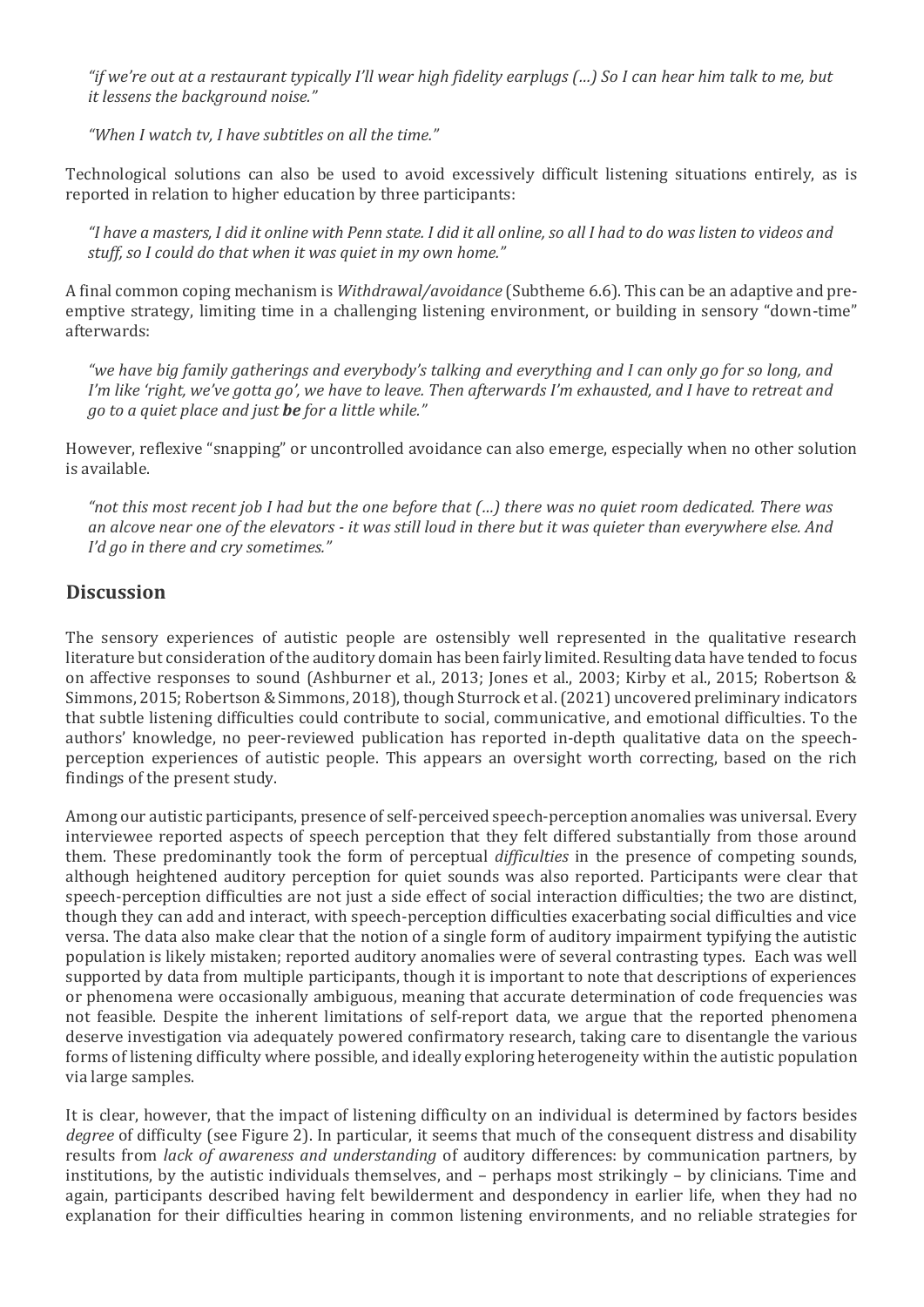handling them, even after summoning the courage to consult a clinician. We believe that raising awareness and understanding of auditory differences experienced by the autistic community will benefit its members by aiding self-knowledge, self-help and self-advocacy, but also by compelling wider society and institutions to adjust to the communication needs of some autistic citizens.

At present, without such measures in place, listening difficulties have diverse and substantial impacts, most prominently on socialising and emotional state. We consider it crucial that many participants expressed a desire for greater social participation, thwarted by the difficulty of following conversation in common social environments. Even in situations with just enough auditory information available to allow comprehension, effortful listening seems to take a toll, draining mental resources away from the ultimate goals of listening (comprehension, reflection, and retention) and sometimes exhausting the individual so badly that the cost of social participation becomes too high to justify. In a population whose social relations can be limited by various factors, reducing barriers caused by auditory difficulties could represent a relatively 'easy win' towards enhancing social opportunity. Our team was also struck by how visceral and far-reaching the emotional consequences of listening difficulty were for some interviewees. We believe that the social and emotional impacts of unmanaged listening difficulties in autistic individuals cannot be ignored, given the potential for interaction with coexisting social difficulties and given the prevalence of secondary mental health conditions in this population.

Though researchers must naturally strive to understand the causes of speech-perception difficulties, our data also suggest that more immediate benefit might be obtained by harnessing the insights and advice of the autistic community. Our small sample of nine interviewees described a wide array of strategies used to cope with listening difficulties, which were often hard won, developed through arduous experience, often in adulthood, generally without the aid of clinicians. A more comprehensive collection of such insights might be usefully developed into valuable self-help and clinical materials, and perhaps also form the basis for guidance for communication partners and institutions.

An important limitation of the present study is the small sample size. Although data appeared saturated by Analysis Meeting 4, and many themes were strongly supported, we cannot be certain that the experiences and views of our nine participants are representative of the wider autistic community. It is also likely that our recruitment and data-collection methods introduced sampling bias. Most participants hailed from online groups and forums, potentially selecting against individuals who dislike online social interactions, or who have faced online bullying or harassment, or find written communication challenging or aversive. Several participants learned of the study via Reddit.com, whose user base skews young, male, and educated. Our advertising stated that we wished to understand "how autistic and neurotypical people manage to hear what people are saying in noisy environments", and although this wording was intended to be neutral, emphasizing neither listening difficulties nor listening abilities, it is plausible that individuals with listening difficulties were especially keen to participate. The use of video-conferencing software to conduct the interviews surely selected against individuals uncomfortable with this medium, potentially leading us to underestimate the challenges posed by broadcast and telecommunications audio.

A further limitation is the study's lack of clinical hearing assessment, due to internet-based data collection. We cannot be certain that our sample did not include hearing-impaired participants. Clinical hearing loss characterized by reduced sensitivity to quiet sounds - is relatively rare in this age range but may be much more common in autistic than in neurotypical young adults (Rydzewska et al., 2019). This raises another important issue: potential interactions in the autistic population between speech-perception deficits and additional clinical hearing loss. Had we deliberately recruited individuals with hearing loss, or simply recruited an older cohort, we might have observed far greater speech-perception difficulties.

Finally, we must emphasise to readers – and especially to researchers – that the present project has cemented our belief that genuine partnership between scientists and the autistic community is not only highly achievable but essential for conducting internally and externally valid research in this field. Throughout the lifecycle of our project, neurotypical members of our project team have been prompted to recognise and revise their assumptions, which might otherwise have posed risks to the aims of the research; this has been a discomfiting experience, but a valuable one.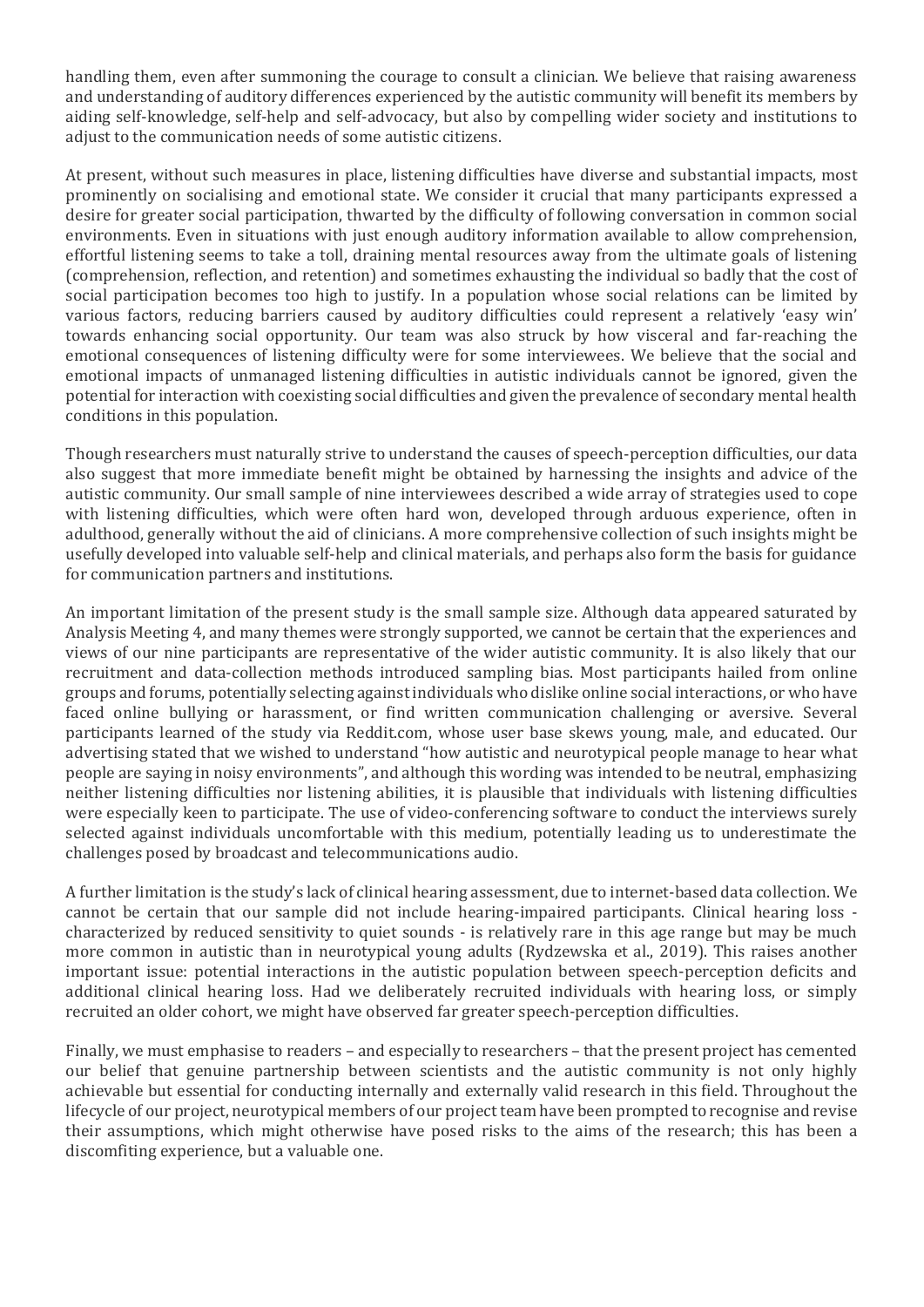# **Conclusion**

The first in-depth qualitative investigation of autistic speech-perception experiences has revealed diverse and widespread speech-perception anomalies - primarily listening difficulties - in a small sample of autistic adults. These can combine with other internal, interpersonal, and societal factors to induce profound impacts. Well designed, adequately powered, quantitative auditory research is needed to identify and disentangle the causes of impaired speech perception. The coping strategies developed by affected individuals could form the basis for self-help and clinical materials. More fundamental, however, is the need to combat lack of awareness of autistic listening difficulties – a phenomenon that appears pivotal in determining negative impacts – through outreach to a diversity of groups: the autistic community, institutions, communication partners, and clinicians.

# **Author contribution statement**

Study conception and design: HG, GH, and AS. Supervision: EG and CP. Data collection: HG and AS. Analysis and interpretation: HG, GH, and AS, with input from GB and CP. Manuscript preparation: HG, in consultation with AS. All authors reviewed the results and contributed to the final version of the manuscript.

## **Declaration of conflicting interests**

The authors declare that there is no conflict of interest.

### **Funding acknowledgements**

The authors disclosed receipt of the following financial support for the research, authorship, and/or publication of this article: This work was supported by the NIHR Manchester Biomedical Research Centre.

### **References**

Alcántara, José I., Emma J. L. Weisblatt, Brian C. J. Moore, and Patrick F. Bolton. 'Speech-in-Noise Perception in High-Functioning Individuals with Autism or Asperger's Syndrome'. Journal of Child Psychology and Psychiatry 45, no. 6 (2004): 1107–14. [https://doi.org/10.1111/j.1469-7610.2004.t01-1-00303.x.](https://doi.org/10.1111/j.1469-7610.2004.t01-1-00303.x)

American Psychiatric Association. Diagnostic and Statistical Manual of Mental Disorders. 5th ed. Washington, DC, 2013.

Ashburner, Jill, Laura Bennett, Sylvia Rodger, and Jenny Ziviani. 'Understanding the Sensory Experiences of Young People with Autism Spectrum Disorder: A Preliminary Investigation'. Australian Occupational Therapy Journal 60, no. 3 (June 2013): 171–80. [https://doi.org/10.1111/1440-1630.12025.](https://doi.org/10.1111/1440-1630.12025)

Barker, Chris, and Nancy Pistrang. 'Quality Criteria under Methodological Pluralism: Implications for Conducting and Evaluating Research'. American Journal of Community Psychology 35, no. 3–4 (June 2005): 201–12[. https://doi.org/10.1007/s10464-005-3398](https://doi.org/10.1007/s10464-005-3398-y) [y.](https://doi.org/10.1007/s10464-005-3398-y)

Braun, Virginia, and Victoria Clarke. 'Using Thematic Analysis in Psychology'. Qualitative Research in Psychology 3, no. 2 (1 January 2006): 77–101[. https://doi.org/10.1191/1478088706qp063oa.](https://doi.org/10.1191/1478088706qp063oa)

Dietz, Patricia M., Charles E. Rose, Dedria McArthur, and Matthew Maenner. 'National and State Estimates of Adults with Autism Spectrum Disorder'. Journal of Autism and Developmental Disorders 50, no. 12 (1 December 2020): 4258–66. [https://doi.org/10.1007/s10803-020-04494-4.](https://doi.org/10.1007/s10803-020-04494-4)

Dunlop, William A., Peter G. Enticott, and Ramesh Rajan. 'Speech Discrimination Difficulties in High-Functioning Autism Spectrum Disorder Are Likely Independent of Auditory Hypersensitivity'. Frontiers in Human Neuroscience 10 (2016). [https://doi.org/10.3389/fnhum.2016.00401.](https://doi.org/10.3389/fnhum.2016.00401)

Foxe, John J., Sophie Molholm, Victor A. Del Bene, Hans-Peter Frey, Natalie N. Russo, Daniella Blanco, Dave Saint-Amour, and Lars A. Ross. 'Severe Multisensory Speech Integration Deficits in High-Functioning School-Aged Children with Autism Spectrum Disorder (ASD) and Their Resolution during Early Adolescence'. Cerebral Cortex 25, no. 2 (1 February 2015): 298–312. [https://doi.org/10.1093/cercor/bht213.](https://doi.org/10.1093/cercor/bht213)

Gowen, Emma, Rachel Taylor, Thomas Bleazard, Peter Baimbridge, and Daniel Poole. 'Guidelines for Conducting Research Studies with the Autism Community.' Autism Policy & Practice 2, no. 1 (9 September 2019): 29–45.

Grandin, Temple. 'Sensory, Visual Thinking and Communication Problems'. Presented at the IAAE Congress, The Hague, Netherlands, May 1992.